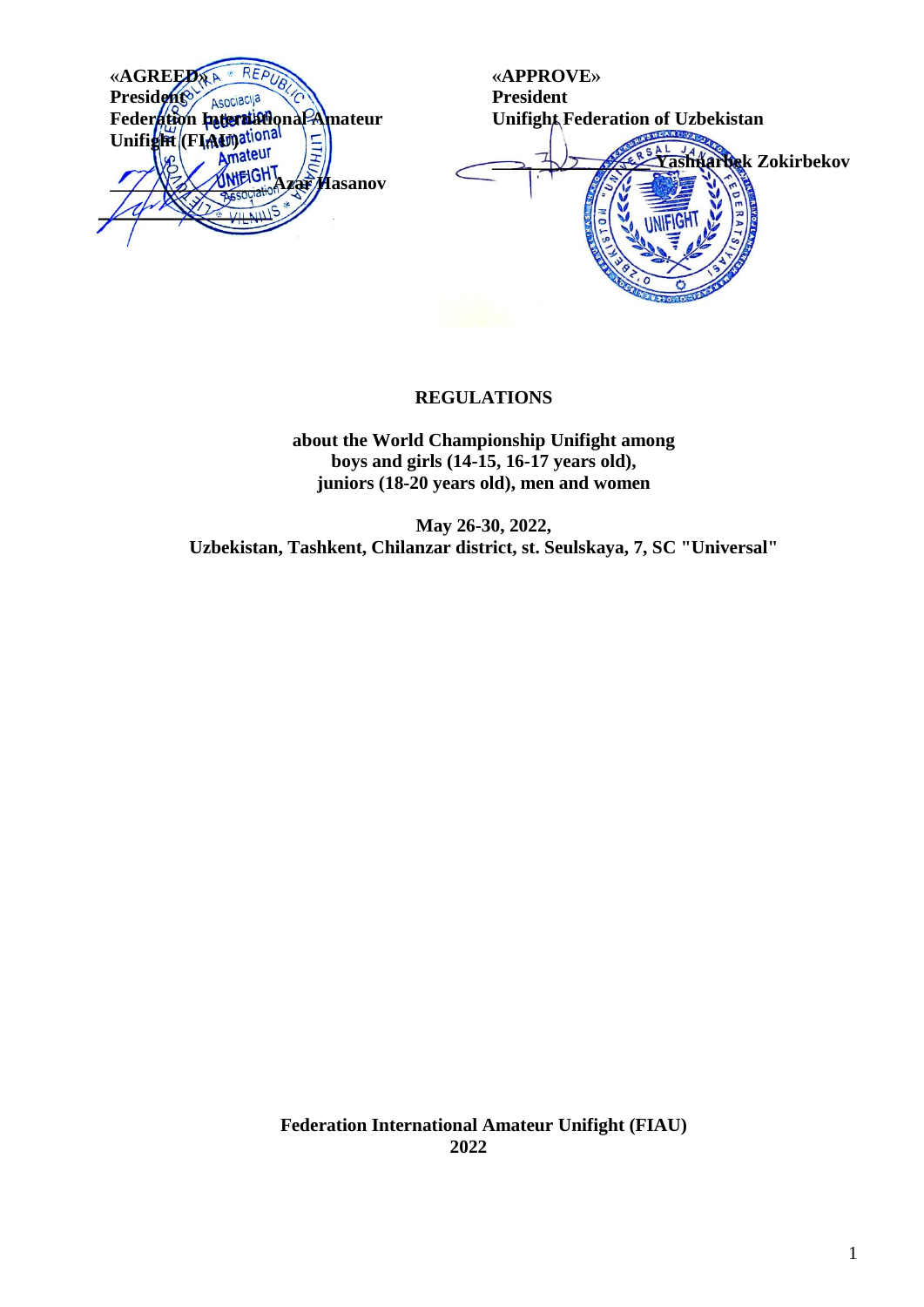## **1. Goals and objectives**

- further popularization of unifight and expansion of the geography of the participating countries;

- strengthening of international sports relations and exchange of experience between national federations;

- determination of the strongest athletes in the world in unifight.

#### **2. Time and place of the event**

The championship is held from 26 to 30 May 2022.

Address of the competition: Uzbekistan, Tashkent, Chilanzar district, st. Seulskaya, 7, SC "Universal".

The address where the weighing of participants will take place: Uzbekistan, Tashkent, Yakkasaray district, st. Kushbegi, d. 17-B, hall Yakkasaray 1-DYUSSH.

#### **Competition program:**

**26 of May:**

• 9.00 - arrival of teams, accommodation;

• 11.00-16.00 - credentials committee, weighing, draw (light and classic sections) (held at the address: Uzbekistan, Tashkent, Yakkasaray district, Kushbegi street, 17-B, Yakkasaray hall 1-DYuSSh);

• 17,00-18,00 - joint meeting of the Organizing Committee, the panel of judges and team representatives. The following persons are allowed to the joint meeting: presidents and representatives of national federations, official representatives of delegations, head coaches of national teams of countries.

At the end of each day of the competition, a meeting of the panel of judges and team representatives is held to approve the results of the previous day and plans for the next day.

#### **27 of May:**

• 09.30-15.30 - preliminary fights in the unifight (light) among all age groups of participants;

• 16.00-17.00 - grand opening of the World Championship Unifight;

• 17.30 – continuation of the preliminary bouts in the unifight (light).

#### **28 of May:**

• 09.30-14.00 – semifinal fights in unifight (light) among all age groups of participants;

• 14.00-16.30 - final fights in unifight (light) in all age groups of participants, at the end awarding of prize-winners and winners of the World Championship Unifight (light);

# **• 18.00 - Congress of the Federation International Amateur Unifight (FIAU)**.

**29 of May**:

• 09.30-16.00 - preliminary fights in the unifight (classic);

• 16.15 pm – semi-final fights in the unifight (classic):

**30 of May**:

• 09.00-13.00 - final fights in unifight (classic), at the end - awarding of prize-winners and winners of the World Championship in unifight (classic), official closing of the World Championship Unifight, departure of participants.

#### **3. Management of the World Championship in universal fighting**

The general management of the World Championship Unifight is assigned to the Organizing Committee. Direct management of the competition is carried out by the main panel of judges. Refereeing of the Championship is carried out in accordance with the Rules of the Unifight competitions, approved at the Congress of the Federation International Amateur Unifight (FIAU).

**The chief referee of the Championship is Elshan Ismailov (Azerbaijan), a referee of the international category "A" class.**

**Chief Secretary of the Championship - Ihor Zviahintsev (Ukraine), referee of the international category of class "B".**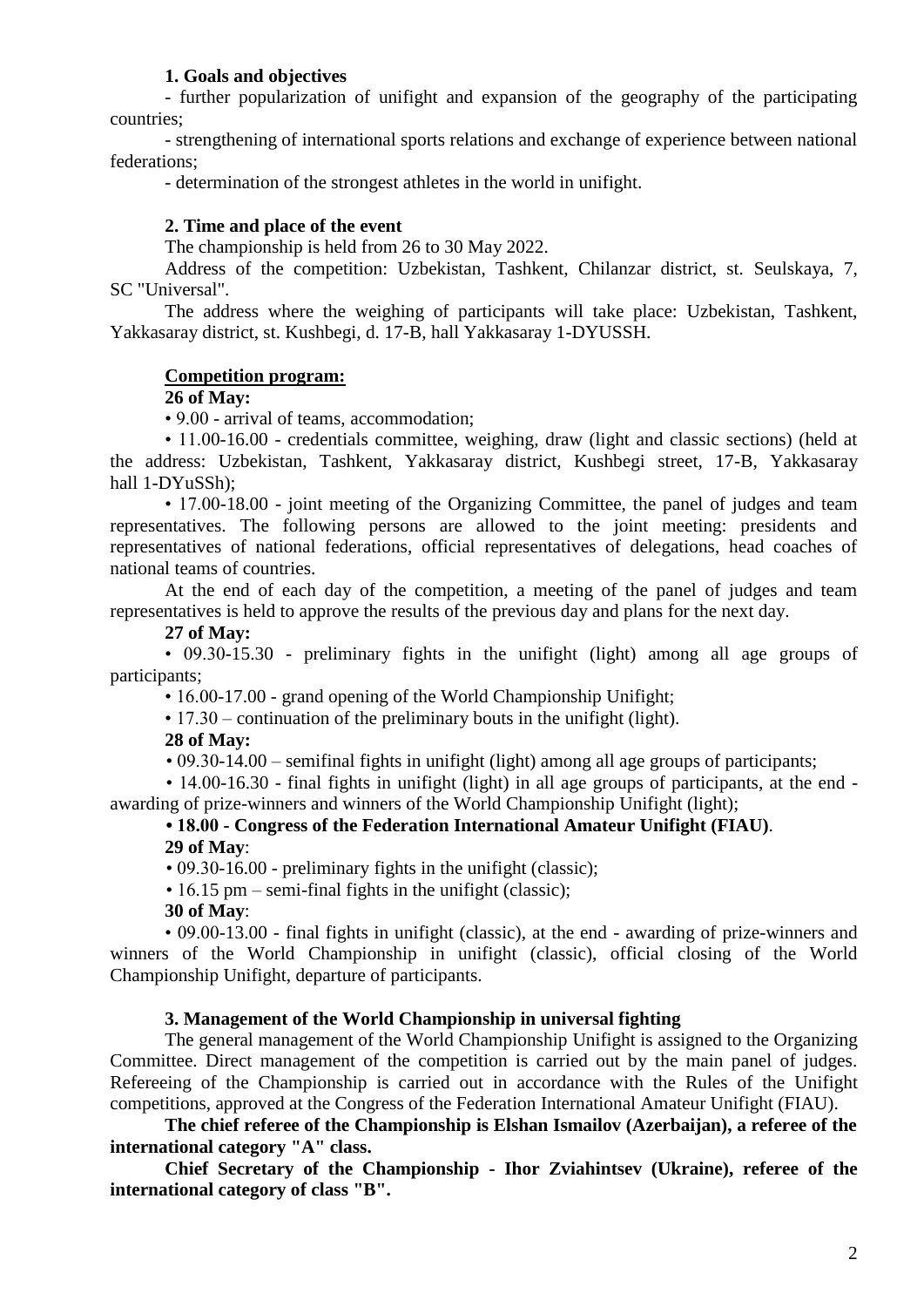#### **4. Participants of competitions: Boys (14-15 years old).**

Weight categories: 45 kg, 50 kg, 55 kg, 60 kg, 65 kg, 70 kg, + 70 kg.

## **Girls (14-15 years old).**

Weight categories: 32 kg, 37 kg, 42 kg, 47 kg, 52 kg, +52 kg.

#### **Boys (16-17 years old).**

Weight categories: 55 kg, 60 kg, 65 kg, 70 kg, 75 kg, 80 kg, + 80 kg.

#### **Girls (16-17 years old).**

Weight categories: 37 kg, 42 kg, 47 kg, 52 kg, 57 kg, 62 kg, +62 kg.

### **Juniors (boys) (18-20 years old).**

Weight categories: 55 kg, 60 kg, 65 kg, 70 kg, 75 kg, 80 kg, 85 kg, 90 kg, 95 kg, +95 kg.

#### **Juniors (girls) (18-20 years old).**

Weight categories: 45 kg, 48 kg, 52 kg, 57 kg, 62 kg, 70 kg, +70 kg.

#### **Men (18 years and older).**

Weight categories: 55 kg, 60 kg, 65 kg, 70 kg, 75 kg, 80 kg, 85 kg, 90 kg, 95 kg, +95 kg.

#### **Women (18 years and older).**

Weight categories: 48 kg, 52 kg, 57 kg, 63 kg, 70 kg, 78 kg, +78 kg.

Age is determined on the day of the competition.

The sports delegation includes: 1 head, 1-2 coaches, 1-2 referees and other officials by decision of the President of the national federation.

Sportsmen's dress code: red and blue kimonos, gloves for unifight with open toes, helmet, wrestlers with soft soles without edging, shin guards and instep, protective shell, mouthguard, sneakers for overcoming obstacle courses. The helmet and gloves must match the color of the kimono. Protective equipment should be worn under the kimono. Additional special bibs for women.

Dress code of the judges: black trousers, white shirt with short sleeves, black bow tie, soft black sports shoes, black socks, red and blue oversleeves.

#### **5. Conditions of the competition**

The procedure for the drawing of lots and the order of the fights is established (after the credentials committee and weigh-in) by the panel of judges, depending on the number of participants in each weight category.

The championship is held as a biathlon:

1. Passing the obstacle course: the obstacle course includes throwing a knife from a distance of 3 meters and shooting at a target (inflatable ball) from pneumatic weapons from a distance of 10-15 meters. The athlete's miss at the target when throwing a knife or when shooting is punished by additional overcoming of an obstacle that precedes the line of shooting and throwing a knife (usually a "tunnel"). If at the same time the opponent hits the target, then he (the opponent) is awarded 1 point in the second round (for throwing and shooting separately). The athlete who finished first on the obstacle course with a difference of more than 10 seconds receives an additional bonus mark of 1 point, which is credited to him in the 2nd round, for every subsequent 5 seconds of advantage - an additional 1 point is awarded.

If the competitor who finished second is behind the first competitor by more than 50% of his time on the runway, he is withdrawn from the competition, and his opponent is awarded a clear victory. Winning a streak counts as one round won.

2. Fight (wrestling) in the ring: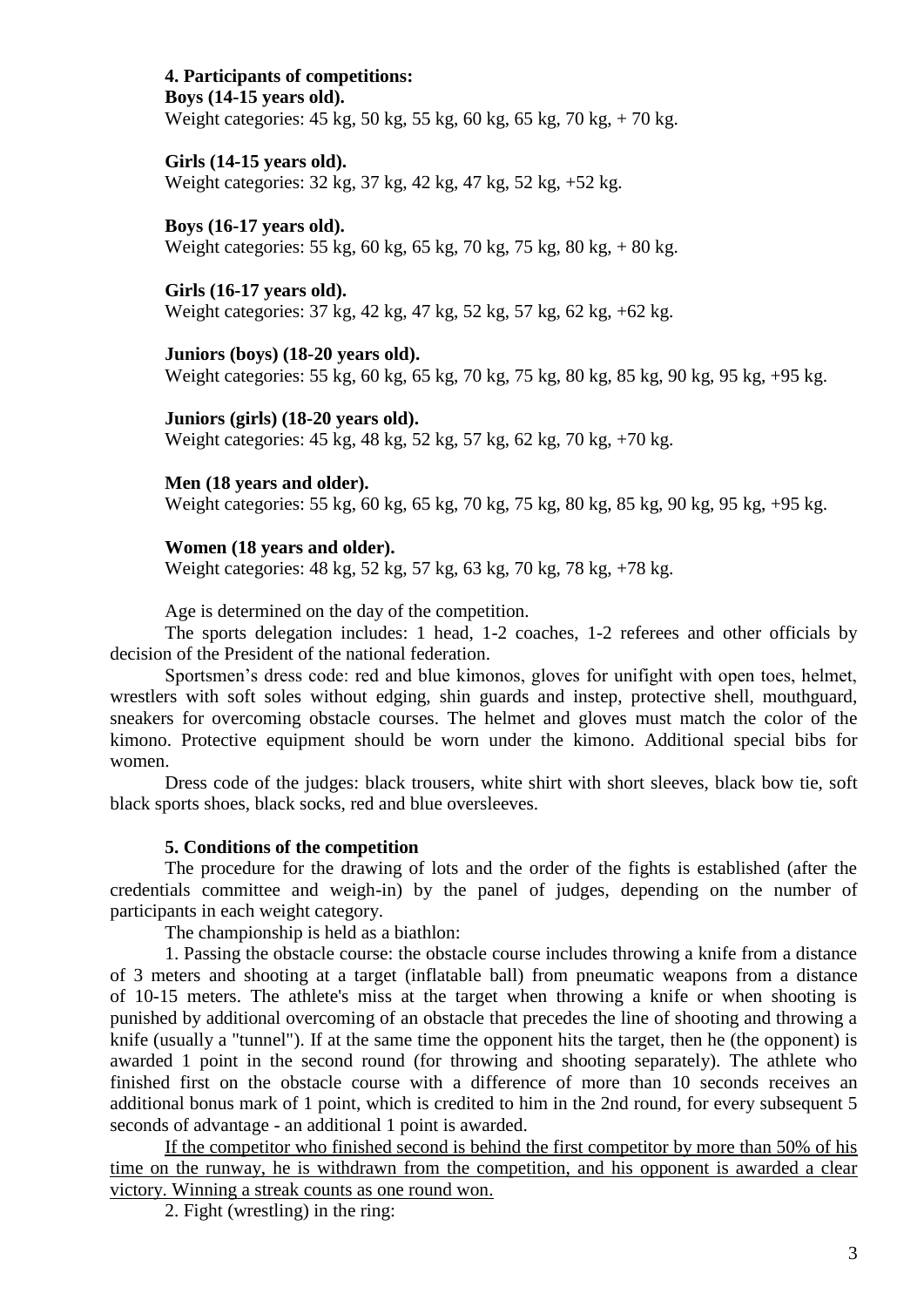Boys (14-15, 16-17 years old), juniors (18-20 years old), men - all fights (light), as well as preliminary fights (classic) - 2 rounds of 2 minutes of pure time. Semi-final and final fights (classic section) - 4 rounds of 2 minutes of pure time;

Girls (14-15, 16-17 years old), juniors (18-20 years old) - 2 rounds of 1.5 minutes of pure time at all stages of the competition;

Women - 2 rounds of 2 minutes of pure time at all stages of the competition.

3. Competitions in the light and classic sections are held according to the Olympic system with elimination after the first defeat.

If there are 3 participants in a weight category, then competitions in this weight can be held in a round robin system.

If there are 1-2 people in two weight categories following each other, then they can be combined into one - heavier weight category. Such a decision during the draw must be made and approved by the minutes of the joint meeting of the Championship judging panel and the official heads of sports delegations of the countries participating in the Championship.

#### **Features of the fights in the light section**

In fights in the light section, athletes fight only standing up without a prone fight. After the throw, the athletes are raised to the rack and the round continues. If the athlete scores 10 points or more more than the opponent, then the round ends ahead of schedule, and he is declared the winner in the duel. If the athlete performs a clean throw - any throw on the back, then the fight is stopped and he is awarded a clean victory in the fight.

Evaluation of technical actions is carried out in accordance with the Competition Rules.

The overall victory in the biathlon is awarded to the athlete who won an early victory on the obstacle course or in the fight in the ring, and if this did not happen, he won 2 rounds out of 3.

If the athlete wins the first 2 rounds - on the obstacle course and the first round in the ring, then the fight is terminated and victory is awarded to him.

#### **6. Determination of winners**

The winner of the final match takes the first place, the loser - the second, the losers of the semifinal matches take the third place. The places of the rest of the athletes are determined in accordance with the circle in which they finished the competition. The losers in the  $\frac{1}{4}$  of the finals are divided from 5th to 8th place, below the 8th place are not determined.

In the weight categories in which the places were played in a circular system, the winner and prize-winners are determined by the greatest number of victories, by the mutual meeting between the applicants for one place, by the number of victories won, by the least number of penalty points, etc.

To determine the winners and prize-winners in the unofficial team competition among the participating countries, the estimated indicators of the personal results of athletes are established: I place - 8 points, II place - 5 points, III place - 3 points, 5-8 place - 1 point.

#### **7. Rewarding**

Champions and prize-winners are awarded with medals and diplomas.

The prize-winning teams are awarded with cups.

All teams have two national flags and the national anthem on CD with them for the opening, closing and awarding ceremonies.

Each national team must wear the uniform of its own country.

#### **8. Living conditions**

The rate is **\$30** per night per person. More detailed information for booking accommodation can be obtained by calling the organizers at the venue of the competition, which are listed in section 12 of these Regulations.

#### **9. Accreditation (entry fee) at competitions**

Accreditation (entry fee) for each athlete at the competition is: